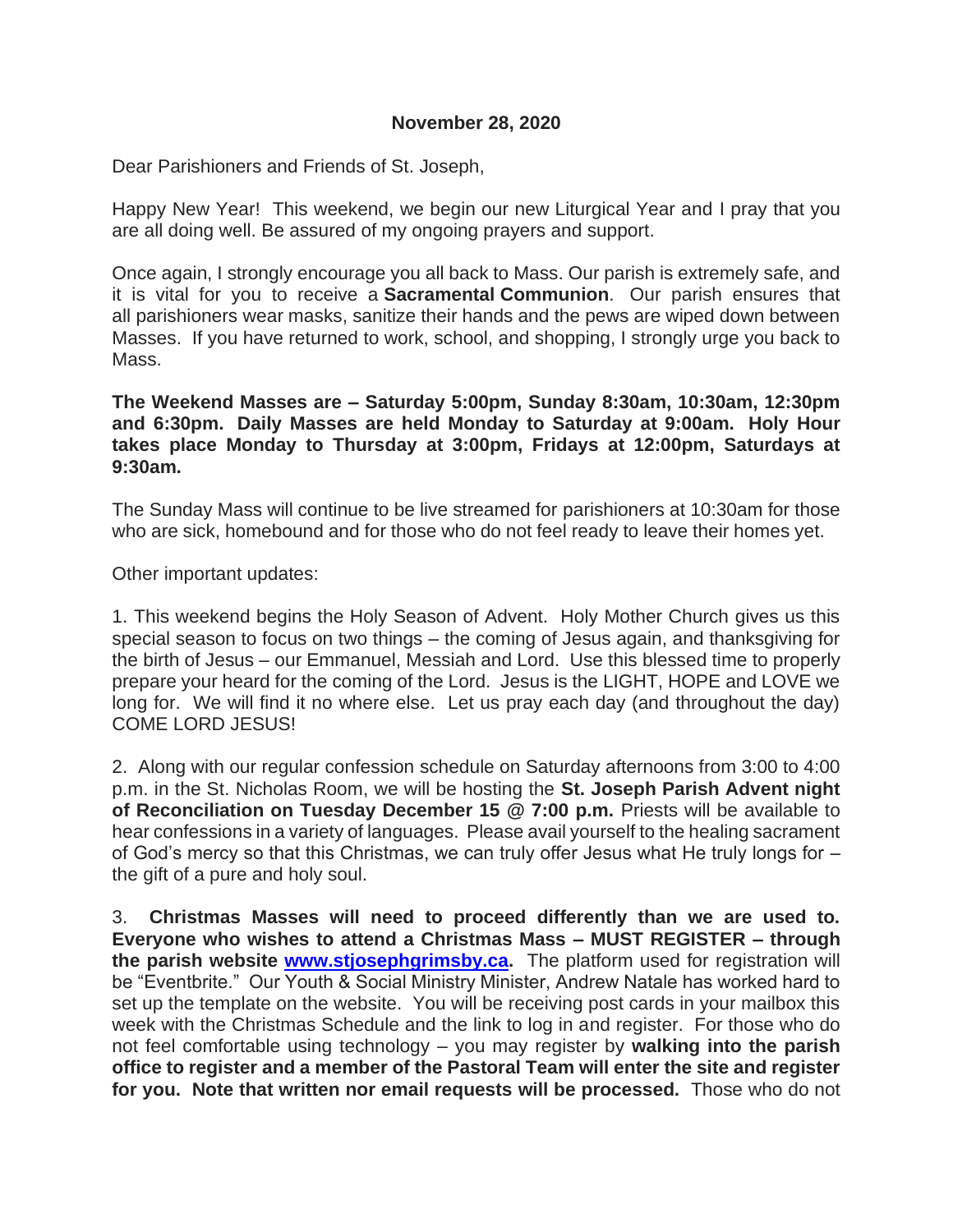register will be unable to enter the church due to the current 30% capacity restrictions and health regulations will be followed. Please register quickly to avoid disappointment. Thank you.

4. **I need 7 volunteers** to take turns to shovel the walkways and clear snow and sprinkle salt around the main doors of the church throughout the winter season (excludes the parking lot). This is particularly important and not a very intense project. The parish has a snow blower as well as shovels to assist in this task. There will be a rotation either one volunteer for each day of the week, or a one-week rotation for seven weeks. I need assistance to ensure that all parishioners and guests are safe as they approach our beloved church. Please contact the parish office to volunteer.

5. Thank you to all who supported my mother Carmelina last weekend in the Open House Jewellery and Framed Art Sale. If you missed it and would still like to purchase items – kindly contact her at [carmelinapassero@gmail.com.](mailto:carmelinapassero@gmail.com) Over \$1,200 was raised to support Mother Lucy Magumba and the Immaculate Heart Sisters of Africa. Thank you for your generous support – these funds will do wonders to assist them in building the kingdom of God.

6. Thank you to all who purchased poinsettias from our St. Joseph Catholic Women's League plant sale. Enjoy these beautiful plants and know that the funds will go to support the charitable work of the League here in the parish and our local community. Women of the parish – if you are not yet a member, contact the parish office to register. I strongly suggest that all women of the parish become members of the CWL to enhance your faith on a spiritual level and participate in the active living of the Gospel message.

7. Please continue to remember the parish regarding financial giving. While I have worked hard to keep expenses as low as possible since March – we rely on your generosity to keep our parish going. Please continue your weekly giving. **For those who have not been back to Mass since March – I am asking that you give your regular offerings from March until now to catch up your regular giving**. You can drop your offerings off in the boxes following Mass this weekend, drop it off in the outside mailbox, bring it to the parish office all week, or through the etransfer option – [myparishgift@gmail.com.](mailto:myparishgift@gmail.com) Thank you in advance to those families who sustain our parish through their contributions.

8. You will notice that heat has returned to our parish as we installed the new Heating and Air Conditioning units this week (with final tweaks to take place this week). **This project will cost the parish \$120,000** and your generosity is required to meet these costs. Thank you to those who have already stepped up and made donations – to date, we have currently raised over \$2,100 towards the total. I am asking all parishioners to contribute significantly to this project since we all expect a warm church in the winter and cool church in the summer months. The old units, original to this church building, lasted us 25 years – and for those of us who are homeowners, we know that we certainly 'soaked' every ounce of life out of them. As you make your contribution, please write **"HEATING / AIR"** on the front of your envelope or in the memo line of an etransfer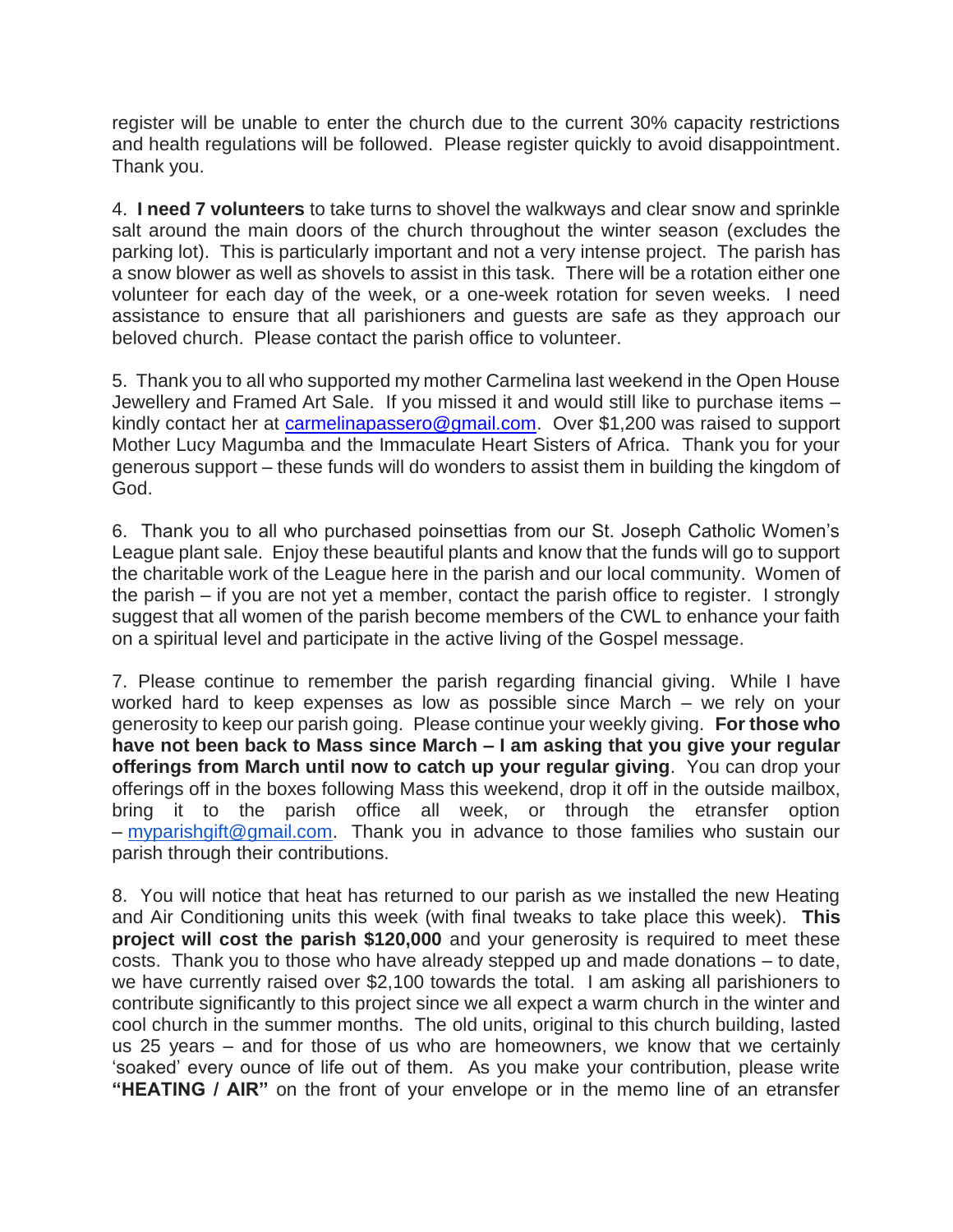[\(myparishgift@gmail.com\)](mailto:myparishgift@gmail.com) and those funds will be counted towards your tax receipt for the end of the year. Special envelopes will be available to pick up for this project next weekend. Thank you in advance for your assistance.

9. 2021 envelopes are available for pickup in the foyer of the Church. Please pick up your envelopes for the new year which begins the end of November.

10. The Knights of Columbus are continuing to accept winter coats to share with those most in need. If you would like to donate some coats, please leave them at the parish office or in the boxes found in the foyer of the Church.

11. Confessions continue to be heard on Saturdays in the St. Nicholas Room from 3:00 to 4:00 p.m. *(please note the schedule only for December 5th due to Confirmation Mass will be 3:45pm to 4:30pm).*

12. The parish website continues to help so many – visit [www.stjosephgrimsby.ca](http://www.stjosephgrimsby.ca/) – and our social media accounts to help enhance your faith. Also please continue to look at the parish YouTube channel for daily updates.

Facebook - <https://www.facebook.com/StJoesGrimsby/> Instagram - <https://www.instagram.com/stjoesgrimsby/> Twitter - <https://twitter.com/stjoesgrimsby>

The parish YouTube channel once again is - [https://www.youtube.com/channel/UCX5\\_TJMB7GpOw6M0LV8t9pw](https://www.youtube.com/channel/UCX5_TJMB7GpOw6M0LV8t9pw)

13. The parish Bible Study – God Talk - continues with its **next session on Tuesday December 1 at 7:00pm**. We will be studying Hosea Chapters 8-14 and Joel Chapters 1-3. Click on the link below and join as you are encouraged to deepen your relationship with God and the study of the scriptures. If you need help setting this up – contact the parish office.

Fr-Rico Passero is inviting you to a scheduled Zoom meeting.

Topic: Fr. Rico Passero God Talk Meeting Time: This is a recurring meeting Meet anytime

Join Zoom Meeting [https://us02web.zoom.us/j/82763215683?pwd=TnFENVhveEF5VktKem1NMDVMdldzQ](https://us02web.zoom.us/j/82763215683?pwd=TnFENVhveEF5VktKem1NMDVMdldzQT09) [T09](https://us02web.zoom.us/j/82763215683?pwd=TnFENVhveEF5VktKem1NMDVMdldzQT09)

Meeting ID: 827 6321 5683 Password: GodTalk

14. Baptisms continue to be celebrated. If you wish to have your son or daughter baptized, please contact the parish office.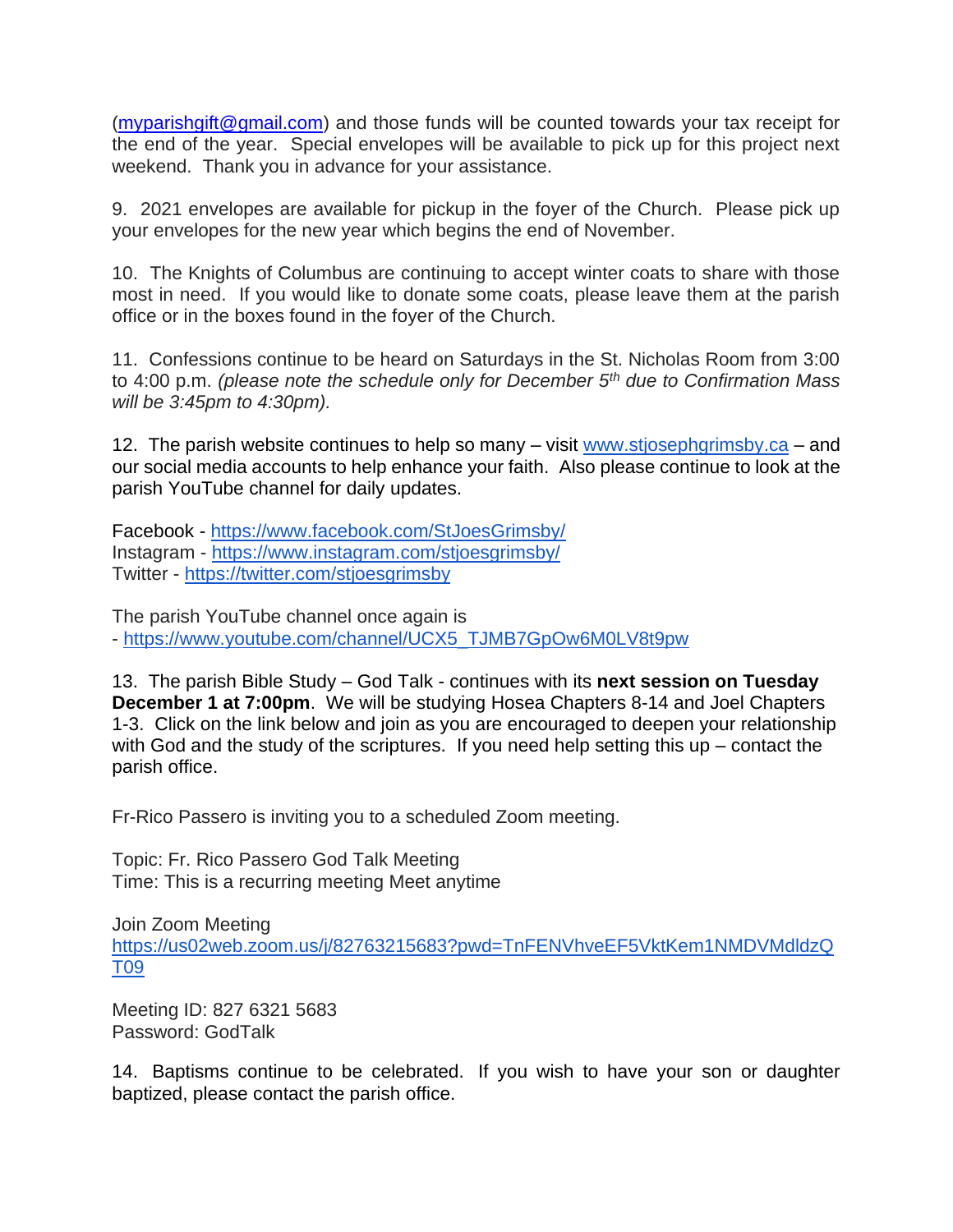15. Please continue to pray for our young people preparing for the Sacrament of Confirmation. The Sacrament will be celebrated next Saturday December 5<sup>th</sup> for the young people of our parish, now studying at Blessed Trinity Catholic Secondary, formerly of Our Lady of Fatima Catholic. There will be two Confirmation celebrations with Bishop Bergie – one at 10:00am and the second at 2:00pm. Please join in prayer participating in the digital livestream since numbers need to be limited due to COVID. Come Holy Spirit! **As a result, the daily Mass on December 5 will be at 8:30am and confessions will be bumped to 3:45-4:30pm on December 5th only.** 

16. I continue to invite you all to utilize the FORMED.org platform. Again, free to all parishioners, there are NUMEROUS resources for you to check out as an individual and as a family. Free to all parishioners. I have again included the instructions to enroll here:

To log onto FORMED (again FREE to all parishioners)

- Visit [www.formed.org](http://www.formed.org/)
- · Click Sign up
- $Click I belong to a parish or organization$

Type St Joseph Grimsby  $-$  in the "find your parish or organization" box and click on our parish name once it populates

- **Click Next**
- Add your name and email address then click sign up
- · Enjoy FORMED

17. The local funeral home – Stonehouse Whitcomb is having their Christmas Memorial Service ceremony on Sunday December 13 @ 4:00pm. To register visit their website [www.smithsfh.com](http://www.smithsfh.com/) or contact the funeral home directly.

18. This is the St. Joseph Schedule for the week ahead. Note that Daily Masses again can be attended in person as well as the Daily Holy Hour (Eucharistic Adoration, Rosary, Divine Mercy Chaplet and private prayer) and will also continue to be streamed LIVE along with a daily holy hour (except for Sundays)

### **Saturday Nov 28**

Mass – 9:00am (Live stream) Holy Hour – 9:30 a.m. to 10:30 a.m.

Confessions – 3:00-4:00pm in St. Nicholas Room

### **Mass – 5:00pm in Church**

**Sunday Nov 29 – 1 st Sunday of Advent Masses in Church – 8:30am, 10:30am, 12:30pm and 6:30pm (Live Stream Mass – 10:30am)**